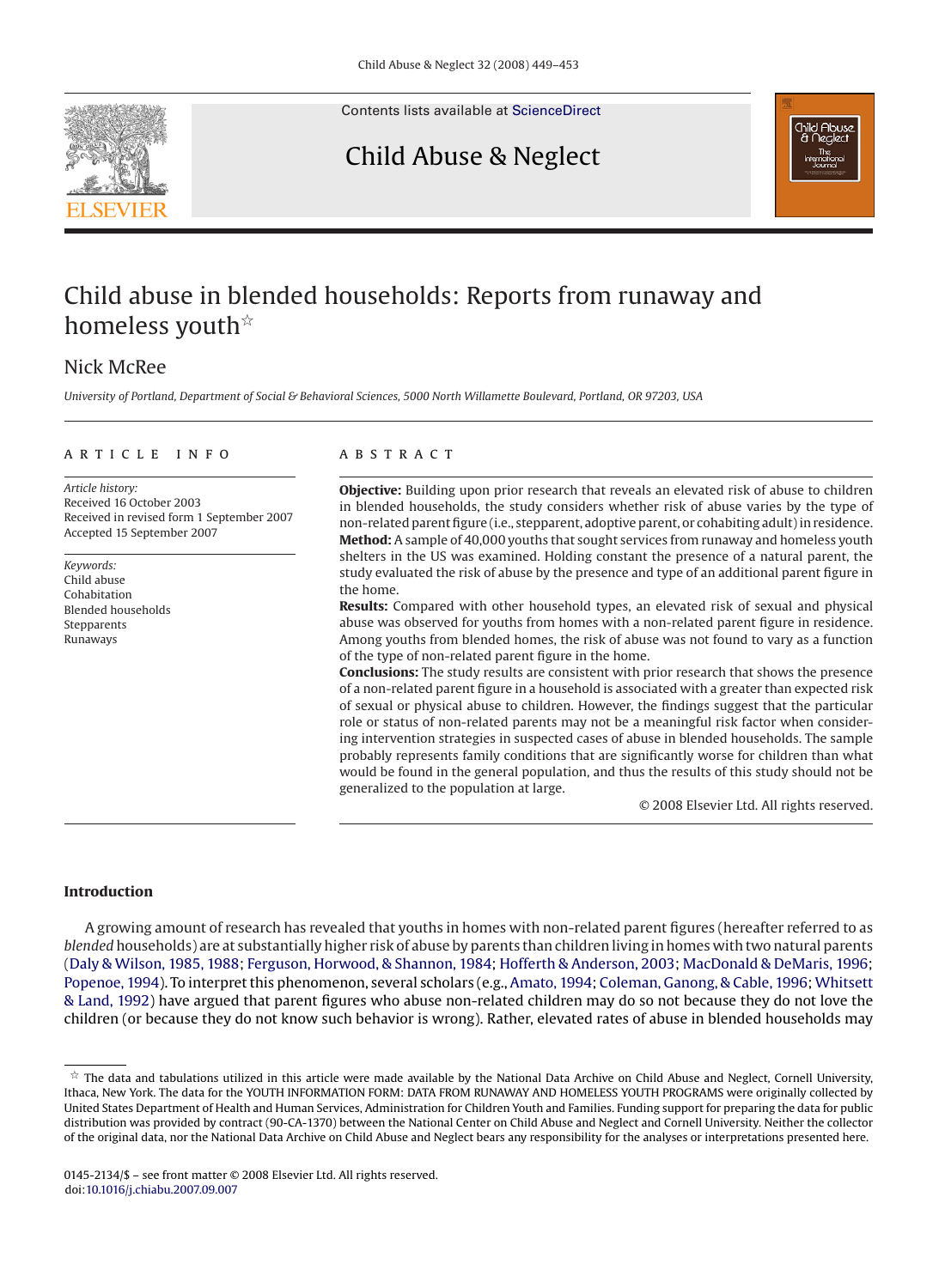be the result of unmanaged anger or frustration that results from a household situation in which clearly defined roles and behavioral expectations are lacking to help individuals to understand and conform to social expectations [\(Anderson, 2000;](#page--1-0) [Cherlin, 1978; Fine, 1995\).](#page--1-0)

Parent figures can assume several roles that represent differing levels of social and legal responsibility to non-related children. There has been some speculation in the literature that abuse risks to children in blended households may vary as a function of the role or status of the non-related parent ([Anderson, 2000;](#page--1-0) [Mason, Harrison-Jay, Svare, & Wolfinger, 2002\).](#page--1-0) [Daly](#page--1-0) [and Wilson \(1985\), f](#page--1-0)or example, hypothesize that adoptive parents may represent a lower category of abuse risk, compared to stepparents generally, because adoption demonstrates a commitment to accept legal and social responsibility for non-related children. In addition, households in which an adult marries another but does not legally adopt their spouse's children from previous relationships might be assumed to represent a mid-level of abuse risk, between homes in which an adult legally adopts non-related children, and households in which a person cohabits with a partner and children ([Cooksey & Fondell,](#page--1-0) [1996;](#page--1-0) [Hofferth & Anderson, 2003\).](#page--1-0) Indeed, scholars ([Margolin, 1992;](#page--1-0) [Starling, Holden, & Jenny, 1995\)](#page--1-0) have calculated higher than expected rates of abuse and physical trauma to children in homes where a mother resides with a boyfriend who is not related to the children.

Nevertheless, the structural dynamics of blended households that may contribute to an elevated risk of child abuse remain poorly understood. It has not yet been established that abuse risks among blended households actually vary according to the different roles or statuses that may be assumed by non-related parent figures. The present study investigates this issue by examining the distribution of physical and sexual abuse by a parent figure among a sample of high-risk youth.

#### **Methods**

#### *Subjects*

The data for this study came from a large sample of youths who sought services from runaway and homeless youth shelters in the US during 1987–1990. The US Department of Health and Human Services (HHS) gathers information about the more than 300 such programs. HHS estimates that three-fourths of their grantees participate in data collection. The shelters represent all states and the District of Columbia.

A total of 87,909 cases were identified from participating shelters. The National Data Archive on Child Abuse and Neglect (NDACAN), which makes these data available for public use, provided the investigator with a dataset consisting of 40,000 randomly selected observations from all cases where information was collected. All results reported here are derived from analyses of this dataset. The Institutional Review Board at the author's academic institution reviewed and exempted the research protocol for the analyses and reporting of the data in this study.

#### *Data*

Shelters complete and submit Youth Information Forms on all children for whom they provide services. Data include basic demographic information about each youth and the family structure of the primary household. The data also detail primary and contributing problems of the youth and his/her family. Evidence of sexual or physical abuse by a parent figure was recorded by shelter personnel, but youths were not asked to identify which parent figure(s) were abusive. Thus, victimization risks are reported in terms of household structure, not in terms of the identity of an alleged abuser. Intake workers were also asked to provide an assessment of the overall seriousness of the youth's problems, but no additional information was solicited in the questionnaire in relation to the severity of abuse or maltreatment that a youth may have reported. In this study the veracity of all abuse reports is assumed, and cases are not differentiated by the intake workers' generalized assessments of the severity of presenting issues.

#### *Design*

In this study, abuse risks were calculated among households in which youths reported at least one natural parent in residence. The objective was to identify the relative risk of sexual or physical abuse associated with the presence and type of an additional parent figure in the youth's primary household. As reported in [Table 1, t](#page--1-0)he data allow for the identification of one of seven possible types of mother figures and father figures, respectively. For the first portion of the analysis, the seven categories were collapsed into the following groups: natural parent; adult relative; non-related parent; or none. Thus, the category of "non-related" includes all non-related parent figures (stepparents, adopted parents, and other [cohabiting] parental figures) that youths could identify in their primary household. This coding scheme facilitated an initial determination of whether blended households (in general) were over-represented in reports of sexual or physical abuse by a parent. To search for variations in abuse risk within different types of blended households, the sample was then restricted to include only those homes in which a youth lived with a natural parent and either a stepparent, adopted parent, or other [cohabiting] parental figure.